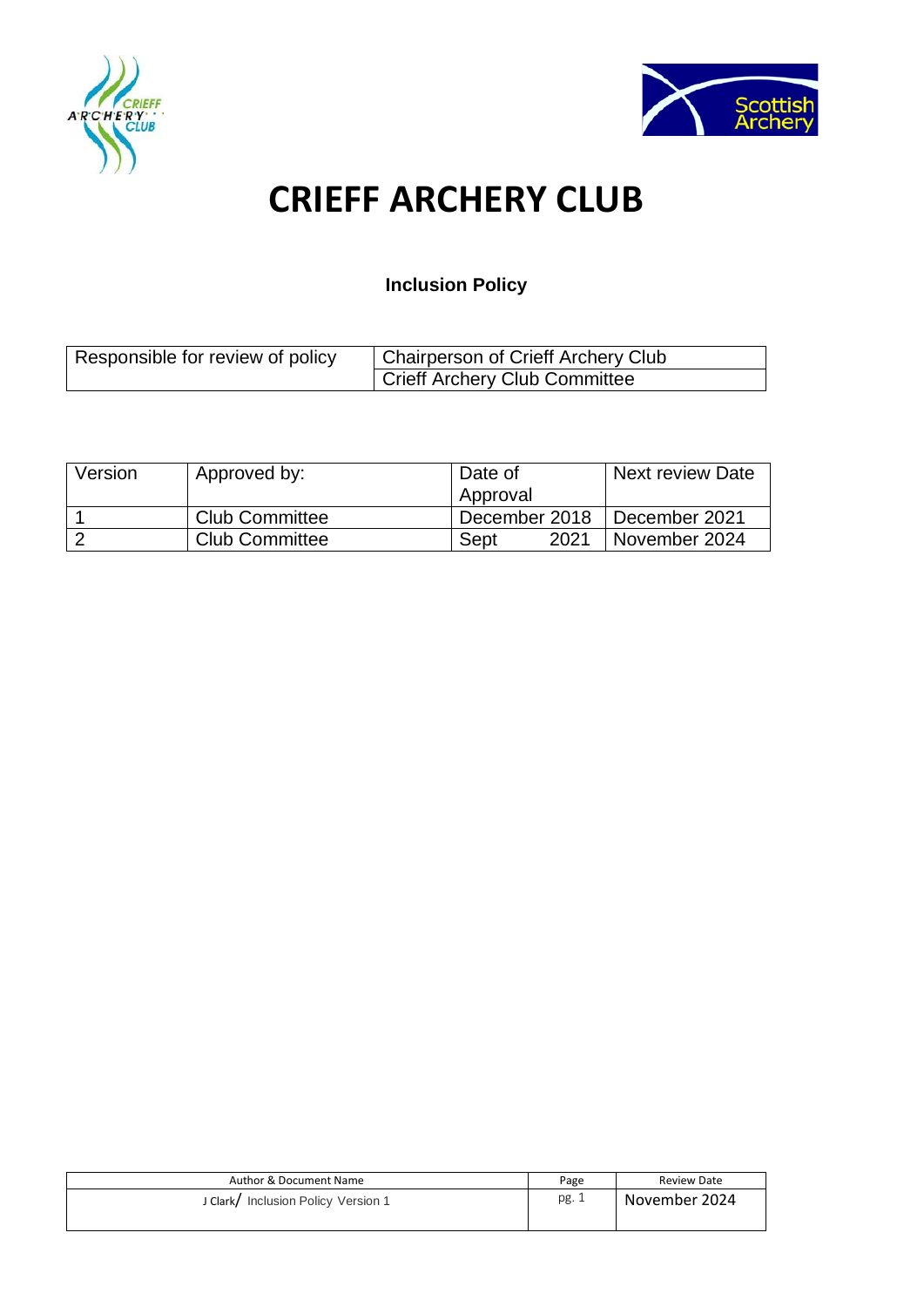



# **CRIEFF ARCHERY CLUB**

# **Inclusion Policy**

# **1. Introduction & Policy Statement**

Our club is committed to welcome all members of the community, regardless of their abilities.

We aim to support equality and inclusion within archery and to support any club member with a disability into both shooting and non-shooting roles in the same way as a non-disabled club member.

We will endeavour to make our club as accessible as possible, based on guidance on inclusion from Scottish Archery and Scottish Disability Sport. Crieff Archery Club is a small club with a small member base and as such, the ability of our Club to be "inclusive" will depend on the following factors:

- The availability of appropriately skilled coaches and volunteers to provide coaching and support to address any preferred learning style or any specific limitations
- The club's ability to make reasonable adjustments that promote inclusion
- The individual archer's own personal commitment to learn and their competitive aspirations

# 2. **What We Will Do**

- Put people first, focus on what they can do and find out how they want to participate
- Ask each individual and their parents if the participant is a Junior for their advice about what modifications if any would help them to participate
- Where possible, make adjustments to our coaching, equipment, rules of shooting environment and modifications to club premises (e.g. putting in a ramp)
- Be honest and explain if certain modifications or adjustments are not currently possible
- Communicate with people and share club information in appropriate ways and formats e.g. for archers who have either a hearing or visual impairment, if necessary we would contact Scottish Disability Sport (SDS) or appropriate national agency for guidance and support
- Expect all members of our club to accept and welcome people with disability
- Make sure people of all abilities are included in our club's social activities and are recognised for their contribution and achievement
- Have robust policies to ensure that people can shoot in our club without discrimination, harassment or bullying
- Signpost archers with disabilities to the Scottish Disability Sport website for information on options for participation in other sports outside our club
- Let people know about other archery clubs where major modifications have already been made to increase opportunities for people with a disability

| Author & Document Name              | Page  | Review Date   |
|-------------------------------------|-------|---------------|
| J Clark/ Inclusion Policy Version 1 | pg. 2 | November 2024 |